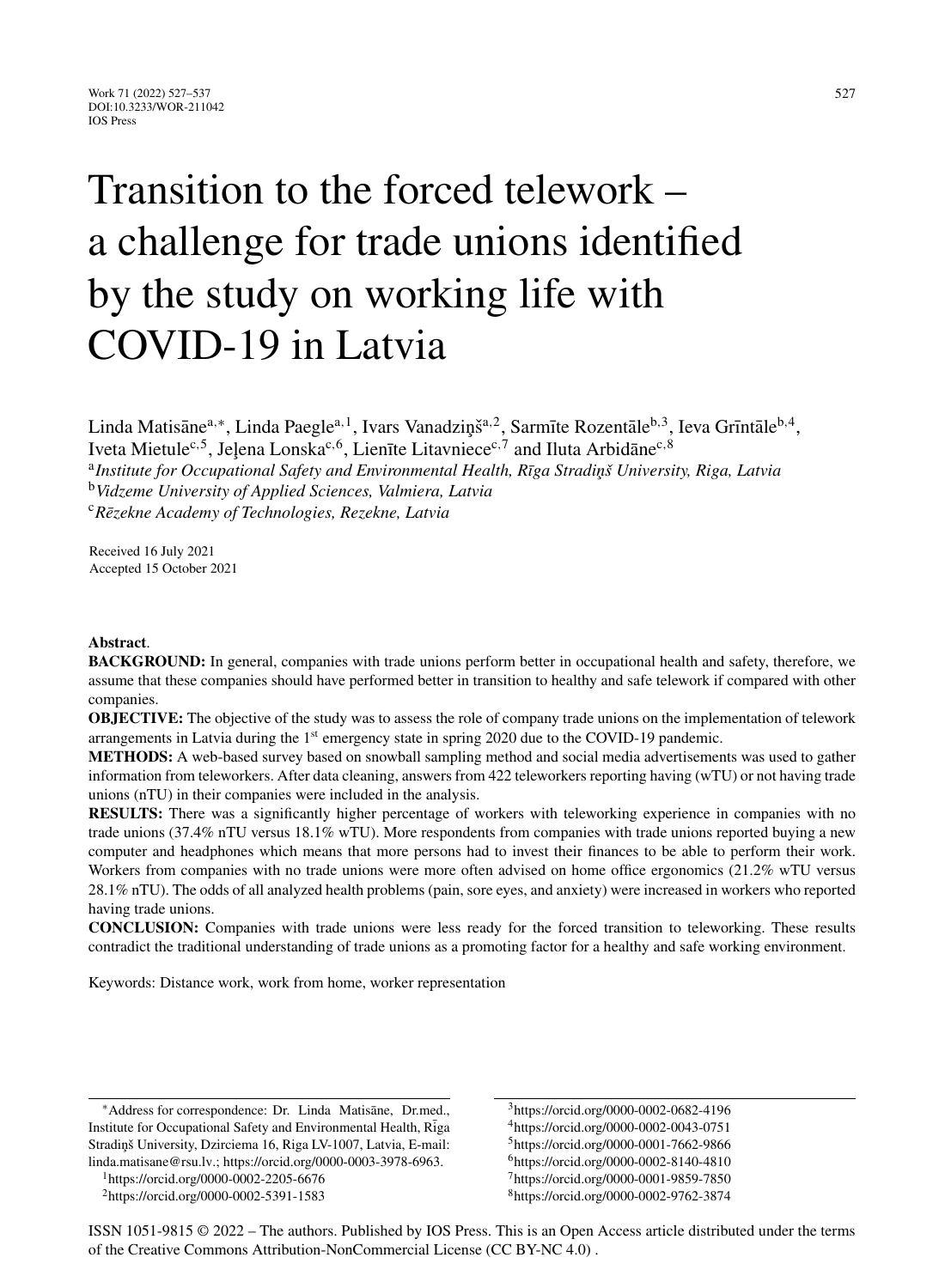## **1. Introduction**

In Latvia, the first emergency state due to the COVID-19 pandemic was in force between 12 March and 9 June 2020 when the full lockdown was not implemented. During this period telework was only strongly advised, but not required by the government decisions.

In the COVID-19 situation, the transition to telework in Latvia was massive and more forced than voluntary. This forced form of telework is fundamentally distinct from voluntary telework, e.g., there was a lack of possibility and time for the employers to install equipment for their workers to work remotely and companies were not allowed to send occupational health and safety experts to check working conditions in the teleworkers' homes [1, 2]. Although telework increased slowly in the 10 years before the Covid-19 outbreak, it was mostly as an occasional work pattern [3]. Therefore, shift to telework at the beginning of the COVID-19 pandemic was a huge challenge for employers who had to care for the sustainability of their business and also to fulfill their legal obligations related to ensuring healthy and safe working conditions. When the office worker is working in the premises of the company, many of the workplace hazards are managed through workplace risk assessment procedures and infrastructure support as the company purchases and arranges the computer workstations, and also invites occupational health and safety experts and/or ergonomists to improve working conditions and train workers [2, 4]. However, in the home office teleworkers typically set up their own workstations without assistance and training, sometimes even on coffee tables, ironing boards, kitchen tables, or old desks [4]. In addition, they usually use handheld devices for prolonged duration [5].

In general, there is a well-established association between the presence of organized worker representation in the company and the level of compliance with safety and health at work within the particular company – companies with trade unions perform better in occupational health and safety [6]. Therefore, we assumed that companies with well-established worker representation should perform better in transition to healthy and safe telework if compared with companies where there is no formal worker representation. To check this hypothesis, we decided to focus our research on the role of company trade unions and worker representatives on the implementation of healthy and safe telework arrangements during the 1st emergency state when, according to the data of the

Central Statistical Bureau, approximately one-fifth of workers in Latvia were working remotely - in April  $-22.0\%$ , in May  $-18.2\%$  and in June  $-15.5\%$  [7-9].

## **2. Theoretical background**

Trade unions have been involved in the activities related to telework at the European level already for more than 20 years [10]. In 1996 trade unions have risen concern that telework might be a problem and a challenge for trade unions due to the difficulties of organizing and representing teleworkers who are located in many different workplaces outside of the company premises as union organization within the company has traditionally been based around the centralized workplace and the working principles of the union members are focused on the coming-together of members in person, e.g. using meetings at workplaces or branch offices, conference seminars [11, 12]. Telework is opposite to the traditional way trade unions work – telework can be defined as "organization and/or execution of tasks performed away from the central offices or production facilities of organizations for a certain period in pre-established work schedules. To this end, information and communication technologies are used to establish communication between employees and to respond to the demands of the organization remotely" [13]. If, during early stages of telework, the work place in most cases was located at home, then the development of telework lead to a very broad term – "working anytime anywhere" [14]. In 2010, the opinion of the trade union on telework could be characterized as cautious support – from one side trade unions acknowledged new opportunities for teleworkers in terms of their work-life balance and the potential to contribute to equal opportunities for men and women, from the other side they expressed concerns over isolation, working hours and schedules [12]. Besides, a review article on telework during COVID-19 has mentioned that one of the disadvantages of telework is greater difficulties in participating in trade union activities [15].

The most visible action of trade unions concerning telework was the signing of the voluntary Framework Agreement on Telework in 2002 (further in the text referred to as the Teleworking Agreement) [10]. The choice of implementation method of the Teleworking Agreement by the European countries was different and mainly determined by the specific policy type involved in the Teleworking Agreement,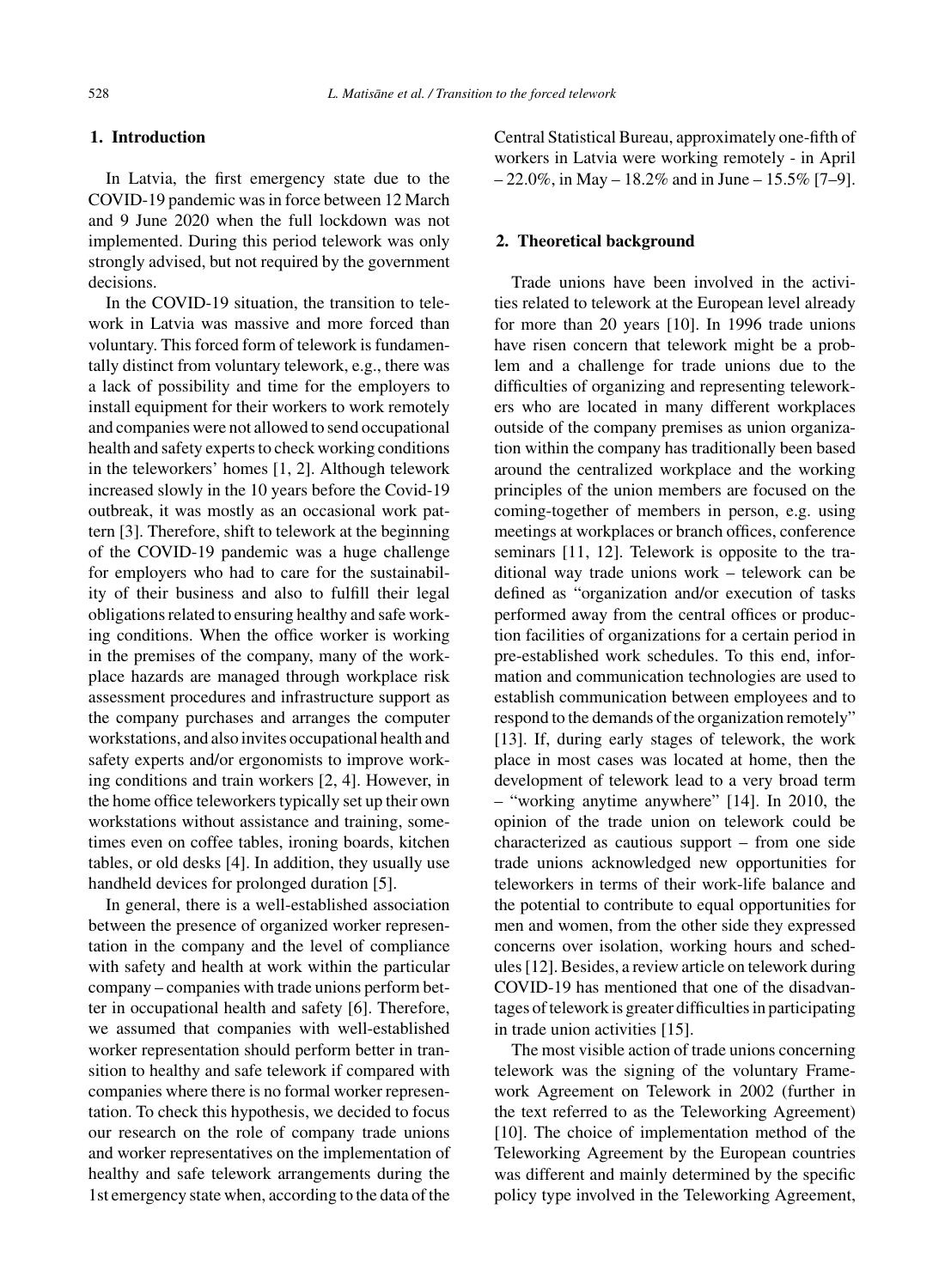and the power struggle between unions, employers, and the state [16]. As for Latvia, on 12 April 2006, social partners concluded a social partner agreement committing the parties to implement the Teleworking Agreement [17]. Therefore, one can assume that some 15 years later companies with established social dialogue which is based on the cooperation of trade unions and employers should be better performing in telework than companies which do not have formal worker representation through trade unions.

When analyzing the topics which had been on the agenda of the trade unions during the pandemic caused by COVID-19, telework is not widely covered. According to the information published on the website of the European Trade Union Confederation, "national trade unions across Europe are working hard to achieve agreements between unions and employers (and governments) to deal with the serious economic impacts on workers and enterprises" [18]. These topics covered measures to save jobs, to protect wages, to have decent and fair work, to avoid cuts to sick pay, to restore free movement, to protect posted workers, to enforce the right of wages, etc. [18, 19]. Other trade unions focused on COVID-19 threats from poor or lacking personal protective equipment, unsafe working practices, knowledge gaps and offered solutions for health care, social care, production, and service workers in "essential" occupations [19]. In addition, trade unions in the EU were investing substantial effort in negotiations on the classification of the COVID-19 virus [20].

We identified some cases when there have been activities related to COVID-19 and telework and trade unions, however, these examples are more related to simplification of the procedure of telework arrangements not favorable to trade unions. For example, in Italy companies and workers were allowed to arrange teleworking without a prior agreement with trade unions [21]. Another topic concerning telework for trade unions was linked to the new EU regulation on the rights of teleworkers to disconnect - however, this topic was not in the focus of the 1<sup>st</sup> wave of COVID-19 pandemic – the period covered by our research [22].

To identify if telework was the topic addressed by the Latvian national trade unions during the 1st wave of the COVID-19 pandemic, we reviewed the website of the Latvian Free Trade Union Confederation. We identified that already on 17 March 2020 (the 3rd working day after the emergency state was announced), the headquarters invited worker representatives to initiate communication with employers

related to telework with the focus on two main aspects – access of workers to the infrastructure (e.g., computer, printer, access to databases of the company) and compensation of additional costs arising from telework (e.g., internet) [23]. Occupational health and safety aspects related to telework were not addressed in this communication.

To sum it up, the statement of 1996 that "the development of the Internet offers powerful new opportunities for unions to reach members and potential members with access to new technology" has turned out to be very true as technologies have developed rapidly and created not only opportunities but also challenges [11].

### **3. Research methodology**

#### *3.1. Recruitment and data collection*

Web-survey as an online tool was used to quickly gather information from workers between 28 September and 27 October 2020. It applied a non-probability sampling method. Survey participants were recruited using the snowball sampling method, social media advertisements as well as direct e-mails to share the web link of the questionnaire in Latvian. Every single person having access to the internet was able to fill in the questionnaire. The same recruiting principle was used during the Eurofound survey "Living, working and COVID-19" [24]. At the beginning of the questionnaire, written information on the purpose of the study was provided, therefore, participants agreed to participate in the survey by voluntary proceeding to the questions. Filter questions were applied to recruit only paid workers who were employed during the previous year. The following exclusion criteria were used: working without salary in family businesses, working without salary on a family farm, being on maternity leave, being unemployed, being only retired, being a house-wife, being only a school-child or a student during the survey period.

While designing the survey, the minimum survey sample size was calculated, using 5% margin error, 99% confidence intervals, 50% response rate, and 892,100 employed persons in Latvia in the 2nd quarter of 2020 [25], resulting in 663 persons. To increase the probability of finding statistically significant results and taking into account the planned time frame of the survey, the authors decided to make the web link available one full calendar month or until the moment when there will be 1000 fully-filled answers,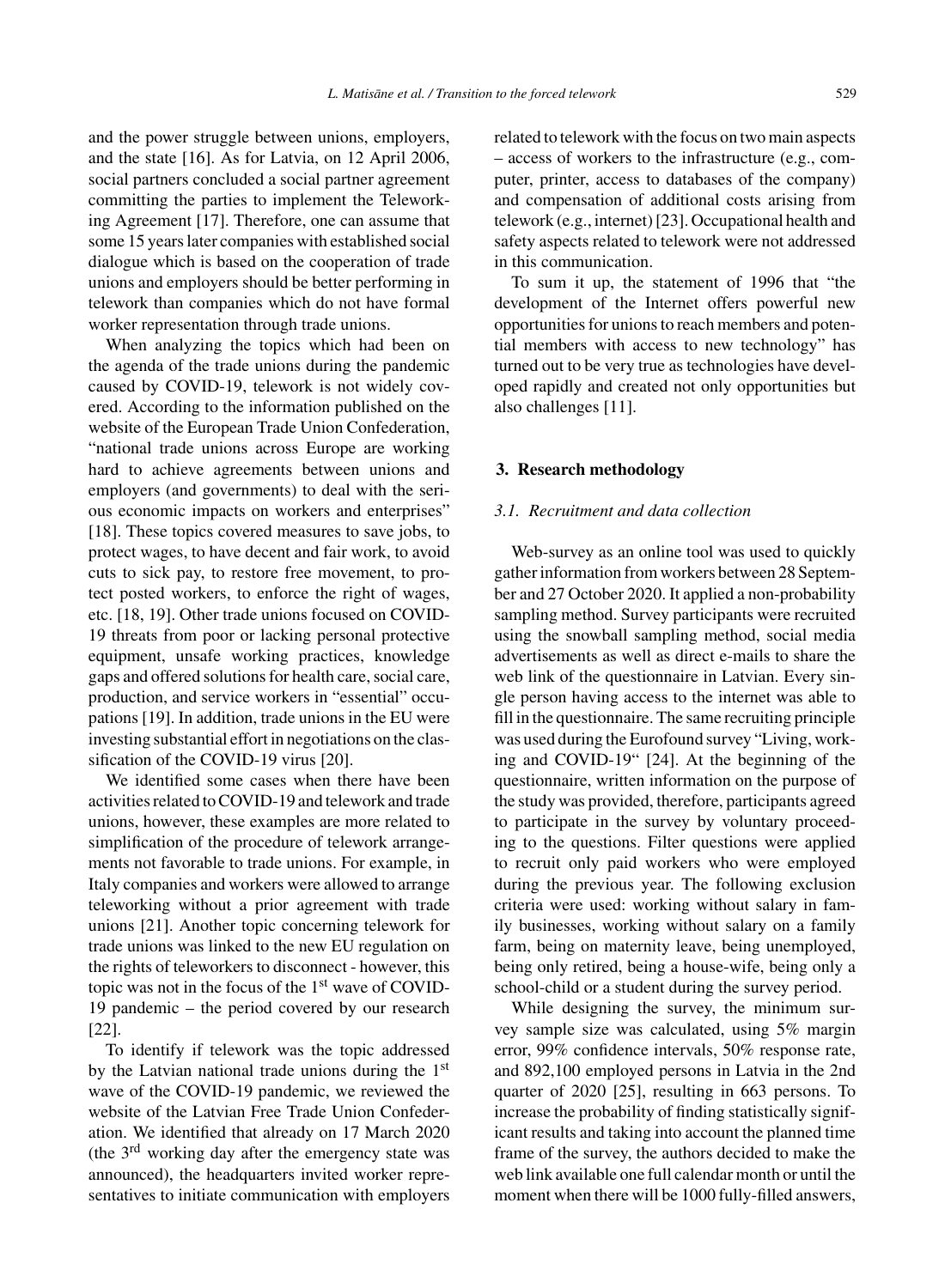whichever will occur first. In this case, the link to the web-survey was locked on the next morning of the workday after 1000 respondents have answered all of the survey questions.

In total, 1823 persons responded to the questions, however, only 1006 respondents answered all questions (response rate—55.2%). After data cleaning, answers from 422 respondents who had been teleworking during the 1st emergency state and had given a certain answer on having or not having trade unions and worker representation in their companies were included in the analysis. To obtain data that is representative of the demographic profile of the working population in Latvia, the sample was weighted based on gender and age. Data weights were made by age crossed with gender (in 12 age-gender combinations) and data were analyzed with statistical software IBM SPSS, version 26 (IBM Corporation, Armonk, New York, NY, USA). Weighting targets included population estimates of the 3rd quarter of 2020 by age groups and gender obtained from the Central Statistical Bureau of Latvia. Survey data were gathered and managed using REDCap (Research Electronic Data Capture) tool.

#### *3.2. Study variables*

Having trade unions and elected worker representatives in the companies was identified by asking the following question: "Do you have a trade union or elected worker representatives in your company?" and offering the following answers: "Yes", "No", "I don't know / hard to say". In order to obtain homogenous groups, respondents reporting "I don't know / hard to say" were excluded from those analysis which compared outcomes in association if having and not having trade union or elected worker representatives in the company (in total 61). Although the questionnaire also had a question "Do you have a collective agreement in your company?", we decided not to analyze the association with this variable because we did not have access to the content of the relevant collective agreements to check if teleworking arrangements were covered.

Two groups of respondents were used for data analysis purposes: 1) workers who reported having trade unions or elected worker representatives (when presenting results further in the text referred to as companies with trade unions - wTU); 2) workers who reported not having trade unions or elected worker representatives (further in the text referred as companies with no trade unions – nTU). 46.3% of teleworkers who participated in the study reported working in company wTU.

Different types of preventive measures provided by the employers were analyzed in association with having trade unions in the companies. The statements to be included in the questionnaire related to preventive measures provided by the employer were selected to cover national legal requirements (e.g., workplace risk assessment, training of workers) in force during the 1st emergency state caused by the COVID-19 and measures provided by the employers in Latvia which had been identified as good practice examples by the State Labour Inspectorate and the Institute for Corporate Sustainability and Responsibility and published on the national occupational health and safety website www.stradavesels.lv on 8 May, 2020 [26]. Respondents were asked to give feedback on the following statements: "A computer and other IT equipment were provided to me", "I received IT support to adapt the computer for distance work", "I was trained how to use tools and software I did not use before (e.g., Zoom, Microsoft Teams, etc.)", "I received support how to do my job via teleworking (e.g. for my occupation, which tools to use, where to receive support, etc.)", "My employer provided office table and office chair", "I received information how to arrange an ergonomic work station", "My employer identified conditions where I am teleworking", "My employer compensated costs arising from telework (e.g. internet, electricity)", "Online team- building events were organized (breakfast, lunch, games, etc.)", "My direct supervisor was trained on online management skills", "Training on stress management was provided to me". For all those statements several answers for each preventive measure were possible: "It was necessary and was provided in all cases", "It was necessary, but was provided only in some cases", "It was necessary, but was not provided", "It was not necessary and was not provided" (in the article referred as "provided", "partly provided", "not provided", "not needed").

In addition, the respondents – teleworkers were asked if they bought any goods to improve their working conditions at home. Several answers were possible: "Yes, a new desk", "Yes, a new chair", "Yes, a new computer or other equipment", "Yes, ergonomic supports (e.g., a foot support, an ergonomic mouse)", "Yes, new window blinds", "Yes new glasses to work with computer", "Yes, new earphones", Yes, other – please specify", "No, I did not buy anything", "I don't know / hard to say". This article uses only results from the answers "Yes,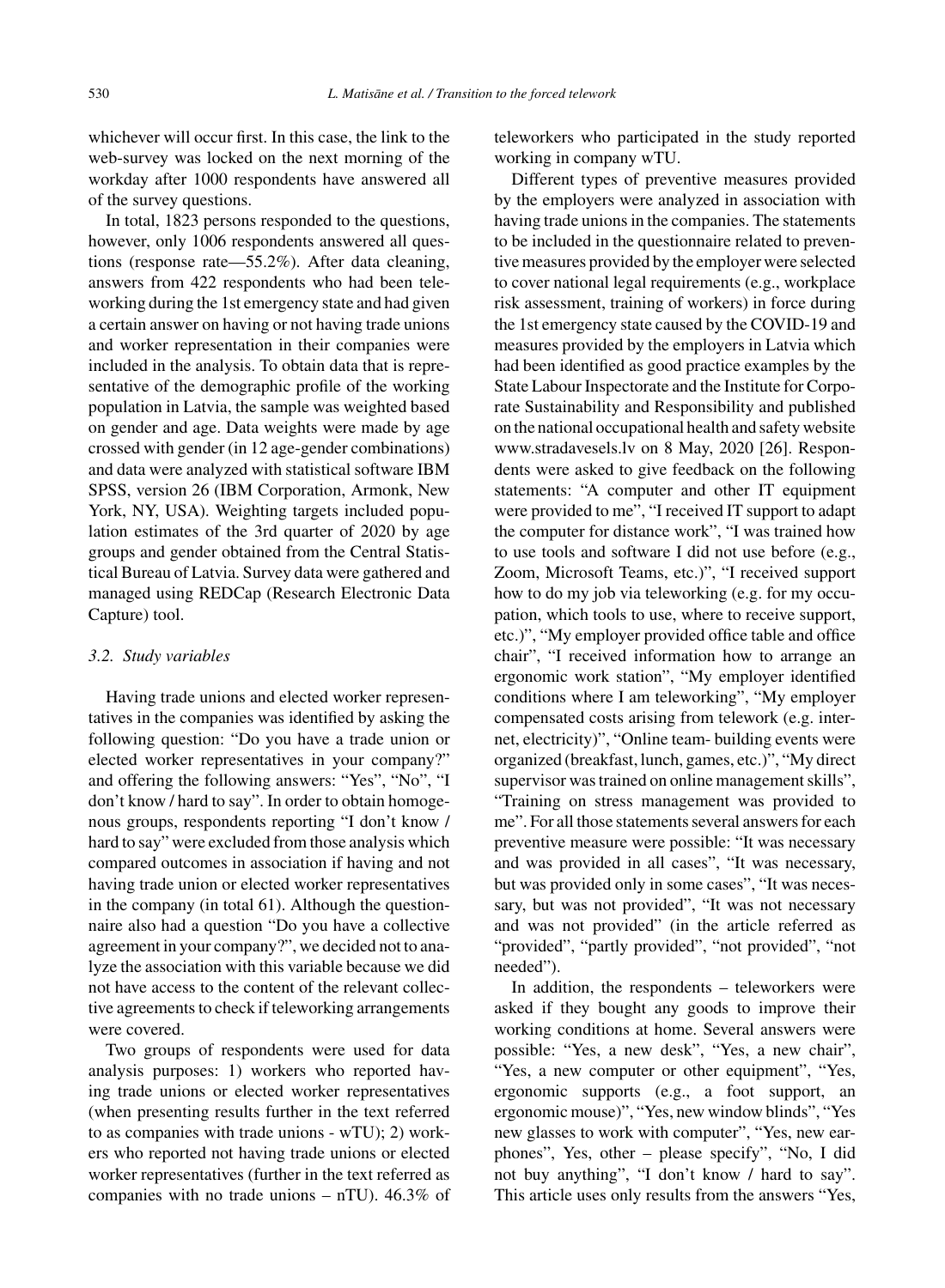a new computer or other equipment", "Yes, new ear- phones" as these devices were critical to be able to perform job from distance and are not directly linked to occupational health and safety.

Another independent factor was related to the previous experience of teleworking. Respondents were asked to specify which of the mentioned statements best described his/her personal situation. Answers describing the teleworking experience as "I teleworked already before the emergency state", "I started teleworking during the emergency state" were used to analyze the association between previous experience and having trade unions and elected worker representatives.

In addition, three other outcome variables of this study were analyzed to evaluate self-reported health effects – self-reported pain (in lower back, neck, arms and hands, legs and feet, as well as headache) for longer than three days, sore eyes as well as anxiety. Self-reported pain lasting longer than three days during the emergency state was measured by two questions – at first, only those respondents who reported having pain longer than three days during the last year were selected. These respondents were asked to answer the question "Did you have pain during the emergency state which was longer than three days?". Several answers were possible: "Yes, more often and/or more severe than before", "Yes, frequency and severity were the same as before", "Yes, but less often and/or less severe than before", "No, I did not have". In order to obtain homogenous groups, respondents giving answer "I don't know / hard to say" were excluded from analysis of outcome "Self-reported pain lasting longer than three days" (in total 46). Those respondents who reported having no pain longer than three days during the emergency state were combined with respondents have no pain during the last year.

Having sore eyes and anxiety were identified by the following questions "When working remotely, did you have more often sore, tired, dry, etc. eyes?" and "When working remotely, did you feel anxiety with the new work and living environment?". For both of these questions several answers were possible: "Yes", "No" and "Hard to say". In order to obtain homogenous groups, respondents responding "I don't know / hard to say" were excluded from the analysis of the relevant outcome (in total 28 for sore eyes and 22 for anxiety).

The questionnaire was initially drafted by three researchers, then evaluated by two independent experts, and tested by three other experts. Based on the received comments, the instrument was improved and sent for review to the Ministry of Welfare who was the main stakeholder to use the obtained results from the project "Life with COVID-19: Evaluation of Overcoming the Corona-virus Crisis in Latvia and Recommendations for Societal Resilience in the Future" (VPP-COVID-2020/1-0013). After this approval, the questionnaire was programmed and tested for readability, consistency of style, formatting, and the clarity of the language by five independent persons who were not involved in the study and have no background related to occupational health and safety.

#### *3.3. Statistical analysis*

Descriptive analyses (mean, standard deviation) and frequency analyses (percentages, distribution) were used to describe the data. The association between the existence of trade unions or elected worker representatives and self-reported health effects was analyzed by using binomial logistic regression and calculated as odds ratios (ORs) with 95% confidence intervals (CIs) in adjustment to gender and age. Gender and age as confounding variables were included in the regression models. Age was divided into the following groups: 18–24, 25–34, 35–44, 45–54, 55–64 and 65–74 as such data were available from the Central Statistical Bureau of Latvia. The average age of respondents was  $43.7 + 10.3$ (min 22, max 72 years), 14.9% were males and 85.1% females. 46.3% of teleworkers have reported having a trade union in their company.

## **4. Results and discussion**

The results of our analysis show that the odds of all analyzed health problems were increased in workers who reported being from companies with trade unions. A significantly higher increase was observed for having sore eyes (OR = 2.96, 95% CI 1.84–4.77 after adjustment for gender and age). Slightly lower, but also significantly increased odds were identified for having anxiety in respondents from companies with trade unions (OR = 2.30, 95% CI 1.44–3.67). Among the respondents who reported having trade unions, the odds of pain for longer than three days was also increased, however, this association was weaker, but still significant (OR = 1.77, 95% C1.08–2.90, for details see Table 1).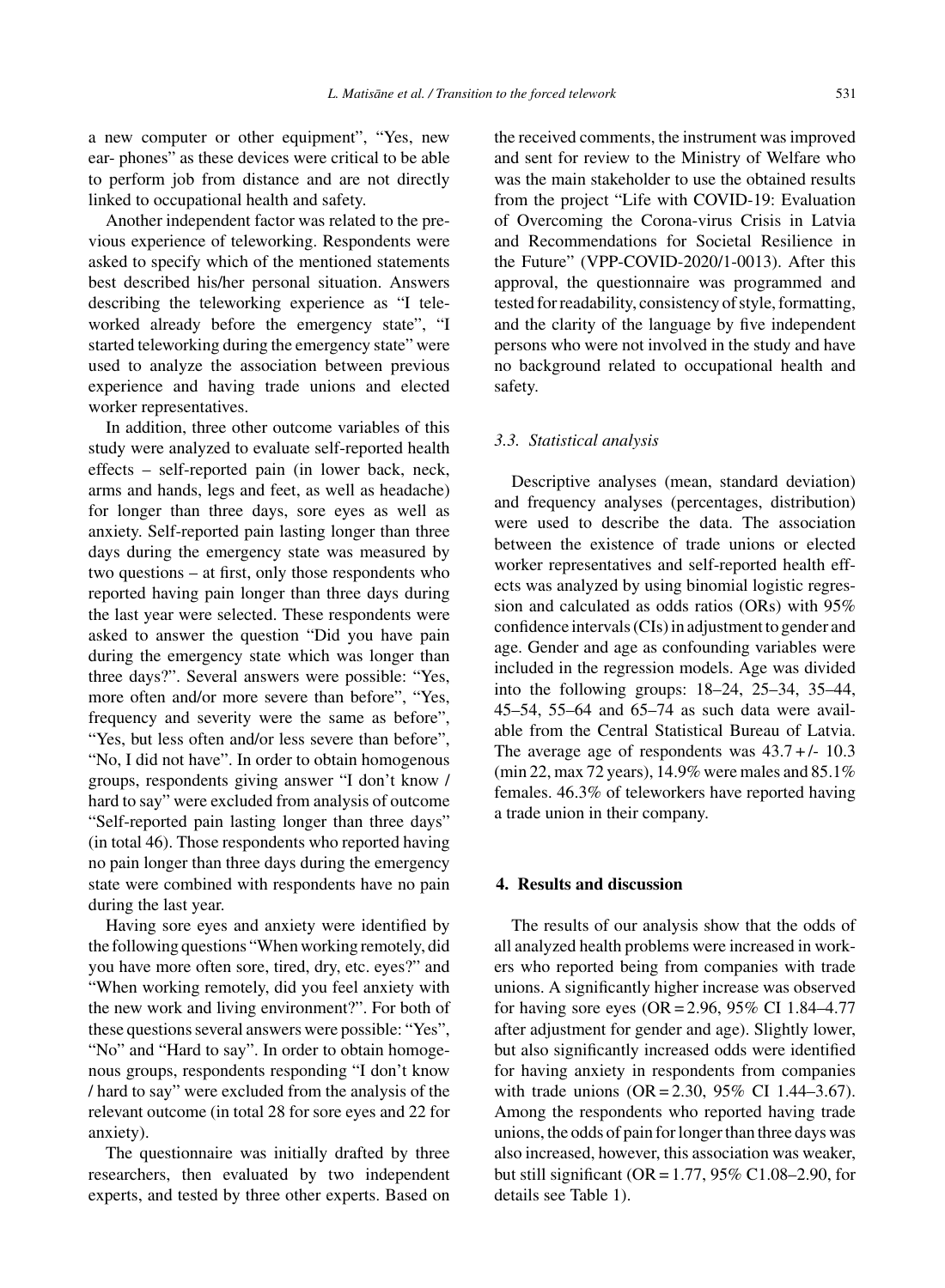Table 1 The odds of self-reported health effects in association with the existence of trade unions or elected worker representatives (with trade unions or elected worker representatives (wTU) and no trade unions (nTU))

| Status of trade unions      | Health effect $(\% )$ | Self-reported health effect,<br>OR (CI 95%)a,<br>Unadjusted | Self-reported health effect,<br>OR (CI 95%)a,<br>Adjusted for<br>gender and age |  |  |
|-----------------------------|-----------------------|-------------------------------------------------------------|---------------------------------------------------------------------------------|--|--|
| Pain longer than three days |                       |                                                             |                                                                                 |  |  |
| wTU                         | 35.3%                 | $1.74(1.08-2.79)$ **                                        | $1.77(1.08-2.90)$ ***                                                           |  |  |
| nTU                         | 23.9%                 |                                                             |                                                                                 |  |  |
| Sore eyes                   |                       |                                                             |                                                                                 |  |  |
| wTU                         | 46.6%                 | $3.13(1.97-4.98)$ *                                         | $2.96(1.84 - 4.77)^*$                                                           |  |  |
| nTU                         | 27.1%                 |                                                             |                                                                                 |  |  |
| Anxiety                     |                       |                                                             |                                                                                 |  |  |
| wTU                         | 45.0%                 | $2.11(1.35-3.29)^{*}$                                       | $2.30(1.44 - 3.67)^*$                                                           |  |  |
| nTU                         | 28.3%                 |                                                             |                                                                                 |  |  |

a. The reference category for group with self-reported health effects is the group of respondents, who did not have the relevant health effects. ∗*p* < 0.001, ∗∗*p* < 0.01, ∗∗∗*p* < 0.05. Source: author's compilation.

Most probably such results can be explained by the fact that there was a significantly lower percentage of workers in companies with trade unions who reported teleworking experience before the COVID-19 pandemic (37.4% nTU versus 18.1% wTU). It has already been reported that during the COVID-19 pandemic main difficulties experienced those teleworkers who started work from home (meaning those who did not have previous teleworking experience) and previous experience with telework increases also organizational readiness for telework adoption [27, 28]. This can result in more stress, problems with private-work life management because of the same home environment and health problems related to poor ergonomics [27].

When looking at the measures provided by the employer to improve working conditions for teleworkers, respondents from companies with no trade unions more often had mentioned that their employer had identified the teleworking conditions (16.4% wTU versus 24.0% nTU) (for details see Table 2). The statement "My employer identified conditions where I am teleworking" was used to avoid complicated terms like workplace risk assessment that might not be understandable to the respondents. Such statement covers advice given to employers by researchers like "Make sure working space has a comfortable chair, good illumination and ventilation and adequate accessories (such as a good internet connection and microphone and camera)" [29]. Although these results of our analysis are not statistically significant, they show the tendency that companies with trade unions less often comply with legal acts on performing a workplace risk assessment to all workplaces (including teleworking ones).

Provision of information for teleworkers on different aspects of such work can improve working conditions [15, 30]. In our study workers from companies with no trade unions reported better performance of their employers in advising workers on home office ergonomics (21.2% wTU versus 28.1% nTU), but companies with trade unions more often provided advice on the use of new IT technologies (like Zoom, MSTeams) (43.4% wTU versus 34.8% nTU) and on ways how to do the particular job from distance (41.3% wTU versus 28.1% nTU). In addition, IT support to adapt the computer for distance work was more often reported by the respondents from companies without trade unions (56.6% wTU versus 60.9% nTU). In general, such findings can be explained by the invitation of headquarters of national trade unions to initiate communication with employers on the access of workers to the infrastructure (e.g., computer, printer, access to databases of the company) and not on provision any training or technical support [23]. As company trade unions were not invited to discuss with their employer health and safety arrangements of working conditions, we suppose that it has resulted in not covering topics related to ergonomics in home offices in communication between employers and worker representatives. Most probably, this can be described as a strategic communication mistake of headquarters of the national trade unions as it has been already reported that provision of information through worker training and information programs on health and safety risks and hazards, the home office environment, equipment, ergonomics, and stress, as well as other mental health issues, can result in fewer health effects [15, 30]. One of the reasons for not paying attention to such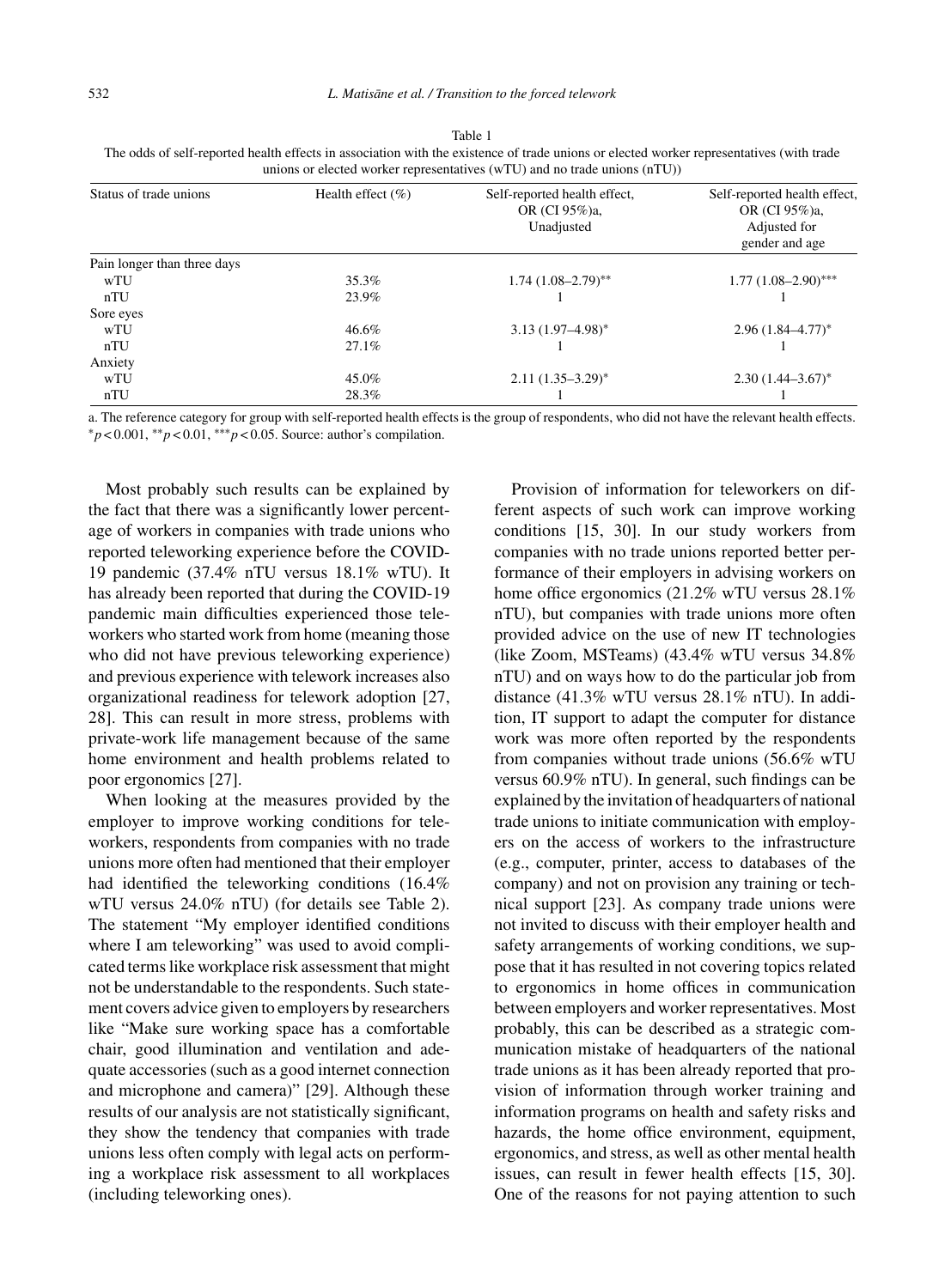| Statements describing                              | Status of   | Provided | Partly           | Not provided | Not needed | Hard to say/      | $p$ value |
|----------------------------------------------------|-------------|----------|------------------|--------------|------------|-------------------|-----------|
| preventive measures                                | trade union | $(\%)$   | provided $(\% )$ | (%)          | $(\%)$     | no answer $(\% )$ |           |
| provided by the employer                           |             |          |                  |              |            |                   |           |
| A computer and other IT                            | wTU         | 53.4     | 11.0             | 14.3         | 17.8       | 3.5               | p > 0.05  |
| equipment was provided to me                       | nTU         | 57.9     | 13.2             | 10.8         | 16.5       | 1.6               |           |
| I received IT support to adapt                     | wTU         | 56.6     | 11.7             | 9.9          | 17.2       | 4.7               | p > 0.05  |
| the computer for distance work                     | nTU         | 60.9     | 6.6              | 5.7          | 23.3       | 3.4               |           |
| I was trained how to use tools                     | wTU         | 43.4     | 22.0             | 10.1         | 21.3       | 3.1               | p < 0.005 |
| and software I did not use before                  | nTU         | 34.8     | 13.7             | 8.9          | 39.7       | 3.0               |           |
| (e.g., Zoom, MicrosoftTeams, etc.)                 |             |          |                  |              |            |                   |           |
| I received support on how to do my job             | wTU         | 41.3     | 16.2             | 9.7          | 26.5       | 6.2               | p < 0.001 |
| via teleworking (e.g. for my occupation,           | nTU         | 28.1     | 12.8             | 7.5          | 48.7       | 3.0               |           |
| which tools to use, where to receive support etc.) |             |          |                  |              |            |                   |           |
| My employer provided an office                     | wTU         | 6.4      | 4.4              | 21.5         | 61.7       | 6.0               | p > 0.05  |
| table and office chair                             | nTU         | 12.3     | 3.4              | 24.9         | 53.6       | 5.8               |           |
| I received information on how to                   | wTU         | 21.2     | 7.2              | 15.3         | 49.4       | 6.8               | p > 0.05  |
| arrange an ergonomic workstation                   | nTU         | 28.1     | 6.3              | 12.1         | 48.8       | 4.7               |           |
| My employer identified conditions                  | wTU         | 16.4     | 7.2              | 26.0         | 40.6       | 9.9               | p > 0.05  |
| where I am teleworking                             | nTU         | 24.0     | 8.6              | 22.0         | 39.5       | 5.8               |           |
| My employer compensated costs arising              | wTU         | 1.1      | 1.4              | 40.0         | 50.8       | 6.8               | p < 0.05  |
| from telework (e.g., internet, electricity)        | nTU         | 6.8      | 1.4              | 31.6         | 55.9       | 4.3               |           |
| Online team-building events were                   | wTU         | 6.1      | 9.2              | 26.2         | 51.8       | 6.7               | p < 0.05  |
| organized (breakfast, lunch, games, etc.)          | nTU         | 11.0     | 9.1              | 14.4         | 60.1       | 5.4               |           |
| My direct supervisor was trained                   | wTU         | 13.2     | 6.3              | 16.4         | 18.1       | 45.9              | p < 0.001 |
| in online management skills                        | nTU         | 17.9     | 2.3              | 18.1         | 32.3       | 29.4              |           |
| Training on stress management                      | wTU         | 10.1     | 4.0              | 31.8         | 43.0       | 11.0              | p > 0.05  |
| was provided to me                                 | nTU         | 9.2      | 2.9              | 27.1         | 53.7       | 7.1               |           |

Table 2Preventive measures provided by the employer in companies with trade unions or elected worker representatives (wTU) and no trade unions (nTU)

Source: author's compilation.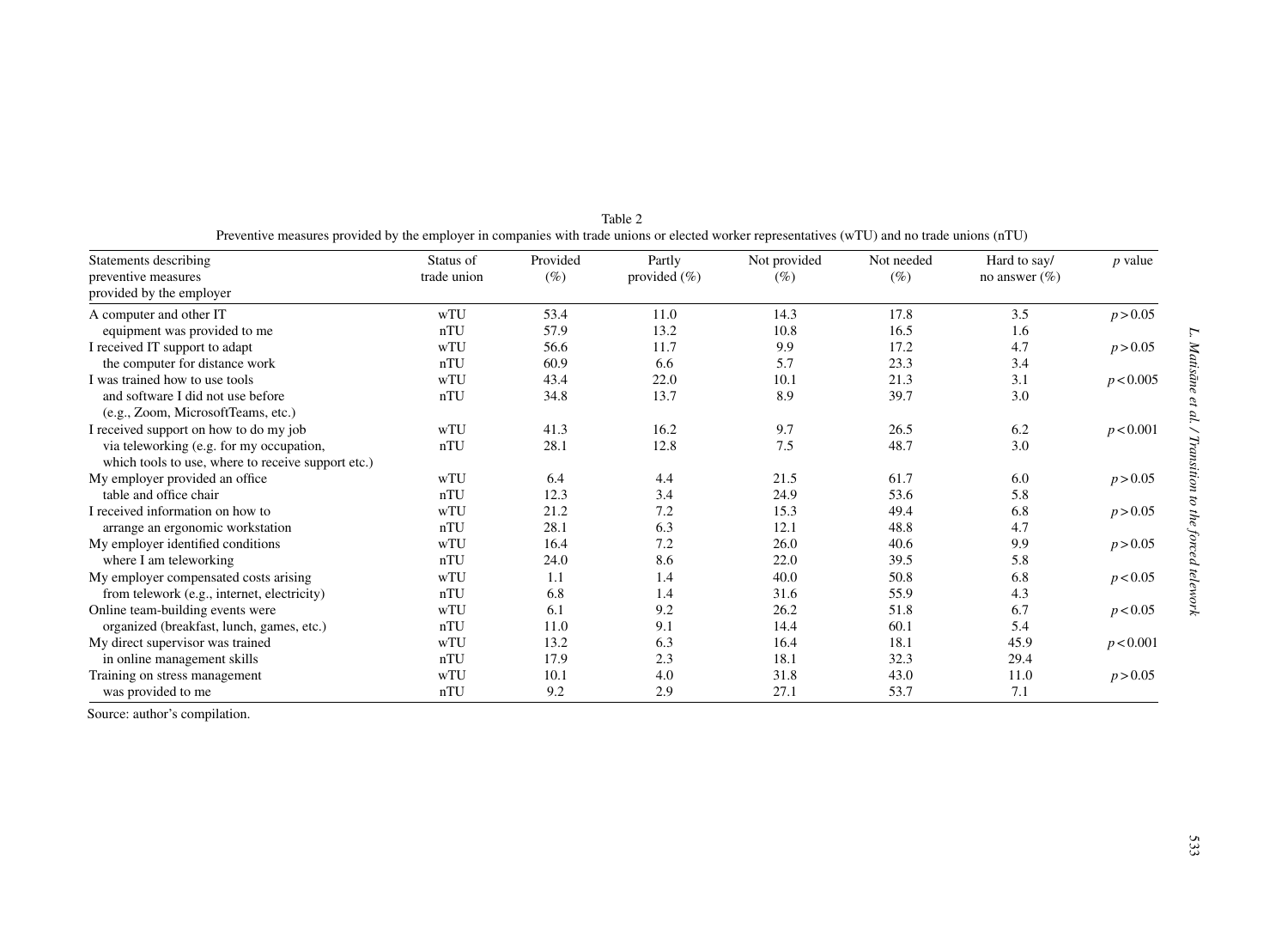specific questions as health and safety in teleworking arrangements might be the power struggles between employers, unions, and the state [16].

Another focus for communication advised by the headquarters of national trade unions was the compensation of additional costs arising from telework (e.g., internet) [29]. However, our findings showed that more respondents from companies with trade unions reported buying a new computer (16.7% wTU versus 7.4% nTU) and head-phones (14.4% wTU versus 5.3% nTU) which means that more persons in companies with trade unions had to invest their own finances to be able to perform their work and earn their salary. This might be due to the fact that workers from companies with trade unions also reported less cases when they were provided with a computer and other IT equipment (53.4% wTU versus 57.9% nTU). According to our understanding, these are the most surprising results of our research. In addition, it should also be pointed out that the compensation of the costs arising from telework (e.g., internet, electricity) was more often mentioned by respondents from companies without trade unions (6.8% nTU versus 1.1% wTU), and even bigger difference was observed among respondents who have selected the answer "It was needed, but not provided" (40.0% wTU versus 31.6% nTU).

If analyzed other preventive measures provided by the employer, it is important to mention that also online team-building events (breakfast, lunch, games, etc.) and training in online management skills of direct supervisors was less frequently reported in companies with trade unions (for online team-building events –  $6.1\%$  wTU versus 11.0% nTU, for training in online management skills of direct supervisors – 13.2% wTU versus 17.9% nTU). In addition, results of respondents reporting not knowing if their direct supervisor had been trained in online management skills (45.9% wTU versus 29.4% nTU) raises questions about internal communication in the companies with trade unions. This topic should be addressed in future research. Probably, problems related to internal communication with companies can explain the difference in the results showing that more teleworkers in companies with trade unions felt that they needed training on stress management, but it was not provided (31.8% wTU versus 27.1% nTU).

The above-described results show that most of the preventive measures were more frequently reported by teleworkers from companies with no trade unions. When trying to explain such results, we identified that it has been already reported that previous experience with telework increases organizational readiness for telework adoption [28]. We believe that lack of previous experience of telework in companies with trade unions (18.1% wTU versus 37.4% nTU) is the main reason why these companies in several aspects managed shift to telework worse than the companies without trade unions and thus workers in these companies report more frequent such health problems as sore eyes, pain longer than three days and anxiety with new work and living environment. However, in this context, another question arises – if trade unions had been dealing with different aspects related to telework for more than 20 years, why the companies with trade unions or other elected worker representatives had not implemented teleworking arrangements already before the COVID-19 pandemic [10].

The research method used in our study did not allow to answer the above-mentioned question directly, but we tried to give some hypothetical explanations. Firstly, the age distribution of trade union members is not representative to the general population and even less to the age distribution of teleworkers [31]. In general, in case if telework is voluntary (which was the case before the COVID-19 pandemic), teleworkers are reported to be younger than their office-based colleagues, but trade unions are having problems attracting younger people already for years [15, 31]. The proportion of elderly people involved in trade unions is higher than in the average working population and, therefore, members do not longer represent the average workers [31]. The results of the worker survey carried out in Latvia in 2018 within the national study "Work conditions and risks in Latvia" show that the prevalence of having trade unions in their company increases along with the increase of the age of the respondents (workers) [32].

Secondly, it might be that trade unions at the company level do not follow the agenda of the headquarters of the national trade unions.

Thirdly, there have already been discussions that at least part of the workers believe that trade unions do not know the real problems of workers. For example, the results of the above-mentioned worker survey carried out as part of the national study "Work conditions and risks in Latvia" show that only 36.4% of respondents in Latvia fully or partly agree with the statement that trade unions are aware of the real problems of workers  $(25.3\% - in$  the age group  $18-24$  and  $41.5%$  – in the age group  $55-74$ ) [32].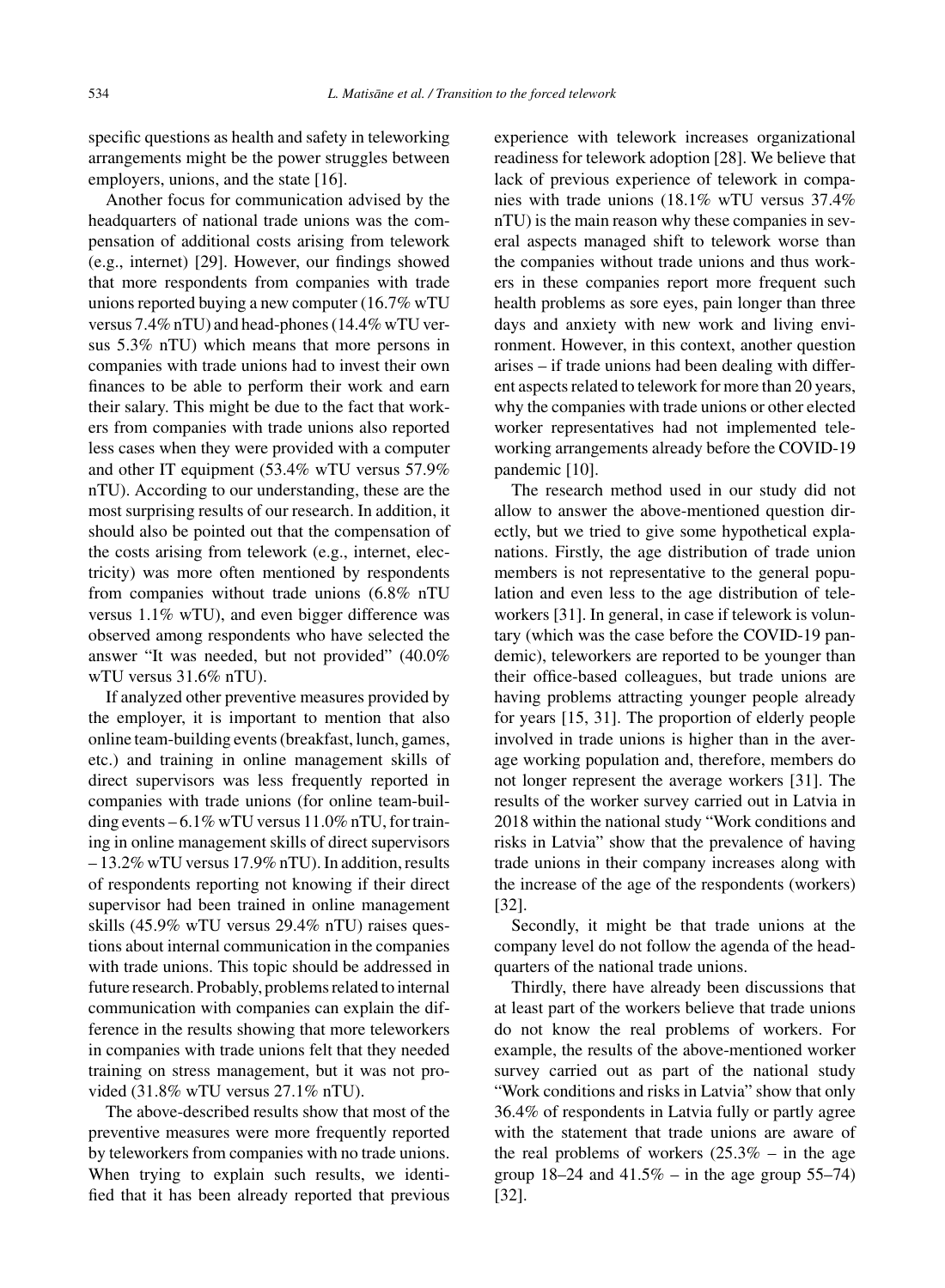Fourthly, worker involvement in trade unions, as well as the prevalence of telework, varies across sectors and occupations [3, 12]. For example, in Latvia, the results from the worker survey in 2018 show that, in general, 23.0% of respondents have specified that there is a trade union in their company, but the highest prevalence of existence of trade unions in their companies was reported in education (64.2%) [32]. Although teachers in Latvia already before COVID-19 were doing some work from home, including one with computers (e.g., getting ready for classes, checking tests or homework, filling in educational esystems with tasks and scores), having online classes was something unbelievable at least in Latvia before 12 March 2020 and required new skills and technologies for teachers.

Fifthly, during the negotiation process of the Teleworking Agreement use of 'soft law' was chosen In Latvia as it was seen as appropriate for such subjects as telework, which often concern the development of new practices and tools at the company level rather than protecting workers' basic rights [16]. However, when analyzing different approaches at the national level, for countries with low trade union density and weak social dialogue (e.g., Hungary) legislation had appeared to be the right instrument [16]. Bearing in mind that Latvia and Hungary have some similarities in the development in the last century which has influenced the work of trade unions 'soft law', probably trade unions have not made serious steps to implement the Teleworking Agreement as it is not legally binding.

Sixthly, as telework had not been high enough on the agenda of the trade unions (both company level and national level), no practical tools to support worker representatives in the changing working life and new ways of work of trade unions have been developed which has become a challenge already during last 20 years [11].

## **5. Limitations**

Our research has also some research limitations, including the use of a non-probability sampling method to quickly gather data. Typically, among limitations of this sampling method access to the internet and low digital literacy are mentioned, however, workers without internet cannot telework therefore we do not believe this has much influence as the study population is teleworkers. The questionnaire was available only in Latvian, which can reduce the participation rate of Russian-speaking persons. Taking into account that in most cases teleworkers belong to administrative workers who have to organize documentation in Latvian, we believe that the influence of this limitation should be low.

A non-probability sampling method we used to gather survey data is another limitation of the study. The advantage of this method is the possibility to quickly gather information from respondents which was important because of the implementation requirements of the project "Life with COVID-19: Evaluation of Overcoming the Coronavirus Crisis in Latvia and Recommendations for Societal Resilience in the Future". To overcome this limitation at least partly and to obtain data that is representative of the demographic profile of the working population in Latvia, the sample was weighted based on gender and age. We were not able to weight data in terms of education or work experience as such population estimates were not available from the Central Statistical Bureau of Latvia for the study period.

# **6. Conclusions**

Results of the survey show that companies where formal social dialogue exists through trade unions as worker representatives were less ready and less flexible for forced transition to teleworking. These results also contradict the traditional approach of trade unions as promoting factor for a healthy and safe working environment and the available data that trade unions have been active in social dialogue on teleworking at the European level. It seems that at least in Latvia, there are no major changes in activities of trade unions related to telework since 1996 when challenges related to telework had been reported. This means that the capacity of trade unions concerning telework should be risen to make them able to protect the rights of teleworkers in the situation when telework as a permanent type of work arrangement will be more and more adopted by companies after the COVID-19 pandemic.

This is the  $1<sup>st</sup>$  study to report data on the low role of trade unions in the promotion of healthy and safe telework in forced telework conditions in Latvia. The results support earlier studies that trade unions might not have sufficient experience in the management of social dialogue when trade union members are performing their job outside of the premises. It appears that although trade unions have been working with topics related to telework for decades, telework is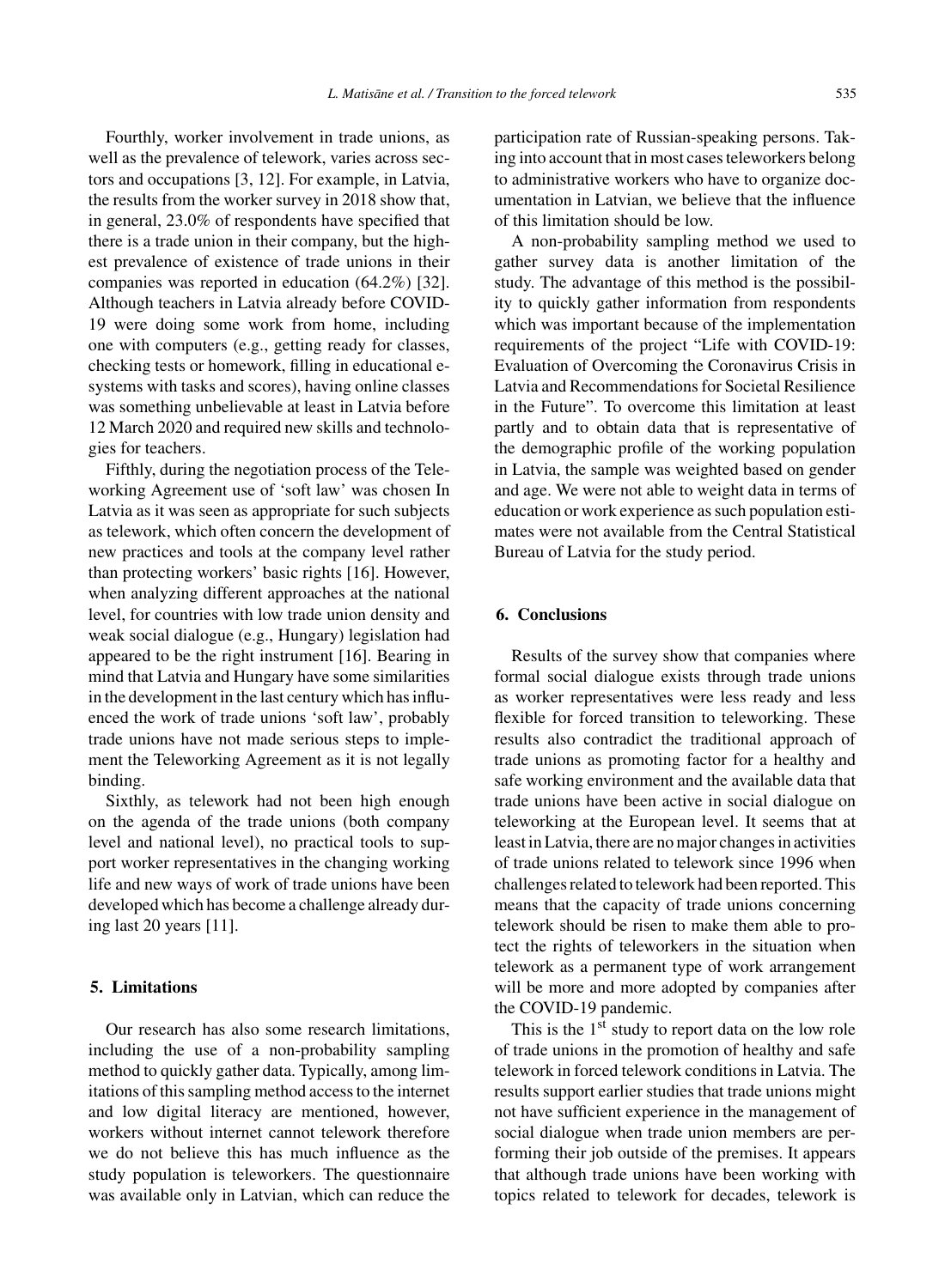still a major challenge for the traditional trade unions. This raises the concern of how effective are trade unions in the rapidly changing working life to respond to the new and emerging risks. This is another reason for scientists to focus further research on the work of trade unions.

# **Acknowledgment**

The authors thank L $\bar{a}$ sma Akūlova for the technical support.

## **Conflict of interest**

The authors report no conflicts of interest. The authors alone are responsible for the content and writing of this article.

# **Ethical approval**

Ethical approval for the study was granted by the Ethics Commission of Riga Stradinš University (protocol No. 6-1/08/16, 23.07.2020.) before the recruitment of any participants.

# **Funding**

This research is funded by the Ministry of Education and Science, the Republic of Latvia, project "Life with COVID-19: Evaluation of overcoming the coronavirus crisis in Latvia and recommendations for societal resilience in the future," project No. VPP-COVID-2020/1-0013.

#### **References**

- [1] Belzunegui-Eraso A, Erro-Garcés A. Teleworking in the context of the Covid-19 crisis. Sustainability (Switzerland). 2020;12.<https://doi.org/10.3390/su12093662>
- [2] Chong SH, Huang Y, Daisy Chang CH. Supporting Interdependent Telework Employees: A Moderated-Mediation Model Linking Daily COVID-19 Task Setbacks to Next-Day Work Withdrawal. Journal of Applied Psychology. 2020;105:1408-22.<https://doi.org/10.1037/apl0000843>
- [3] European Commission. Telework in the EU before and after the COVID-19: where we were, where we head to. Science for Policy Briefs. 2020.
- [4] Harrington SS, Walkers BL. The effects of ergonomics training on the knowledge, attitudes, and practices

of teleworkers. Journal of Safety Research. 2004;35. <https://doi.org/10.1016/j.jsr.2003.07.002>

- [5] Jain R, Rana KB, Meena ML. Association of individual and device usage factors with musculoskeletal disorders amongst handheld devices users during homestay due to pandemic. International Journal of Workplace Health Management 2021;ahead-of-print. [https://doi.org/10.1108/IJW](https://doi.org/10.1108/IJWHM-06-2020-0104) HM-06-2020-0104
- [6] European Agency for Safety and Health at Work. Worker participation in the management of occupational safety and health: qualitative evidence from ESENER 2. 2016.
- [7] Central Statistical Bureau of Latvia. In April 2020, 22% of employees in Latvia worked remotely. 2020. [https://www.](https://www.csb.gov.lv/en/statistics/statistics-by-theme/social-conditions/unemployment/search-in-theme/2854-april-2020-22-employees-latvia) csb.gov.lv/en/statistics/statistics-by-theme/social-condi tions/unemployment/search-in-theme/2854-april-2020-22 employees-latvia
- [8] Central Statistical Bureau of Latvia. In May 2020, 18.2% of employees in Latvia worked remotely. 2020. [https://](https://www.csb.gov.lv/en/statistics/statistics-by-theme/social-conditions/unemployment/search-in-theme/2867-employees-working-remotely-may) www.csb.gov.lv/en/statistics/statistics-by-theme/social-con ditions/unemployment/search-in-theme/2867-employeesworking-remotely-may
- [9] Central Statistical Bureau of Latvia. In June, 15.5% of employees worked remotely. 2020. [https://www.csb.gov.](https://www.csb.gov.lv/en/statistics/statistics-by-theme/social-conditions/unemployment/search-in-theme/2862-remote-work-june-2020) lv/en/statistics/statistics-by-theme/social-conditions/unem ployment/search-in-theme/2862-remote-work-june-2020
- [10] European trade union confederation. Framework agreement on telework. European Industrial Relations Review. 2002.
- [11] Andrew Bibby. Trade unions and Telework. 1996.
- [12] European Foundation for the Improvement of Living and Working Conditions. Telework in the European Union. 2010.
- [13] de Macêdo TAM, Cabral ELDS, Silva Castro WR, de Souza Junior CC, da Costa Junior JF, Pedrosa FM, et al. Ergonomics and telework: A systematic review. Work. 2020; 66:777-88.<https://doi.org/10.3233/WOR-203224>
- [14] Robelski S, Keller H, Harth V, Mache S. Coworking spaces: The better home office? A psychosocial and health-related perspective on an emerging work environment. International Journal of Environmental Research and Public Health. 2019;16.<https://doi.org/10.3390/ijerph16132379>
- [15] Buomprisco G, Ricci S, Perri R, de Sio S. Health and Telework: New Challenges after COVID-19 Pandemic. European Journal of Environment and Public Health. 2021; 5.<https://doi.org/10.21601/ejeph/9705>
- [16] Larsen TP, Andersen SK. A new mode of European regulation? The implementation of the autonomous framework agreement on telework in five countries. European Journal of Industrial Relations. 2007;13. [https://doi.org/10.](https://doi.org/10.1177/0959680107078252) 1177/0959680107078252
- [17] European Social Partners. Implementation of the European Framework Agreement on Telework. Unice. 2006.
- [18] The European Trade Union Confederation. Trade unions and coronavirus. [https://www.etuc.org/en/trade-unions-and](https://www.etuc.org/en/trade-unions-and-coronavirus) -coronavirus
- [19] Watterson A. COVID-19 in the UK and Occupational Health and Safety: Predictable not Inevitable Failures by Government, and Trade Union and Nongovernmental Organization Responses. New Solutions. 2020;30. [https://doi.org/](https://doi.org/10.1177/1048291120929763) 10.1177/1048291120929763
- [20] Unger JP. Comparison of COVID-19 Health Risks With Other Viral Occupational Hazards. International Journal of Health Services. 2021;51. [https://doi.org/10.1177/](https://doi.org/10.1177/0020731420946590) 0020731420946590